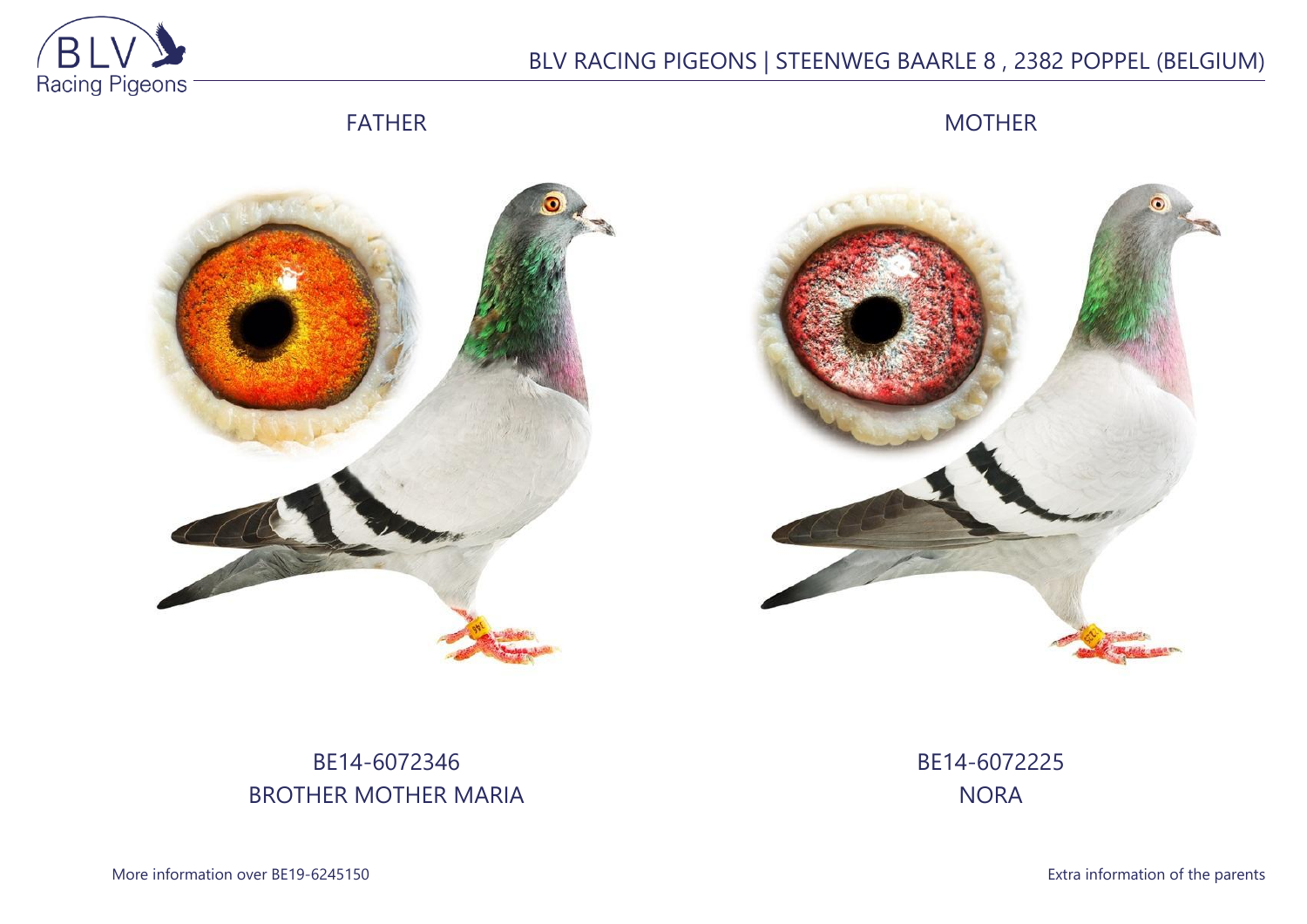

# BLV RACING PIGEONS | STEENWEG BAARLE 8 , 2382 POPPEL (BELGIUM)



| 6072346-14                                                                                                                                               | <b>Brother Mother Maria</b>                                                                                                    |                                                                                      |                                                                       |
|----------------------------------------------------------------------------------------------------------------------------------------------------------|--------------------------------------------------------------------------------------------------------------------------------|--------------------------------------------------------------------------------------|-----------------------------------------------------------------------|
| 6023340-12<br>"JASPER"<br>Gaston van de Wouwer<br>zoon " BARBARA "<br>inbred Kanibaal van Dyck<br>BARBARA: 3 x 1 Provinci                                | $V·6297742-10$<br>Dirk Van Dvck<br>zomerjong<br>over gr vader Nat Asduif                                                       | $V: 6086300 - 03$<br>Dirk Van Dyck<br>kleindochter van<br>M:6453372-05               | V: 2173504-02<br>M: 6380246-01<br>$V: 6390147-97$                     |
|                                                                                                                                                          | gr vader 2104519-18<br>2de Nat. Bourges 2018<br>M: 2035886-09                                                                  | Dirk Van Dyck<br>kleindochter Kannibaal<br>$V \cdot 2079799 - 05$                    | M: 6390105-97<br>V: 2029292-04<br>Geschelpte Lodewijkx                |
|                                                                                                                                                          | Barbara<br>1ste prov. Montlucon<br>1ste prov. Vierzon<br>1ste prov. Argenton                                                   | Polleke<br>samenkweek Wouters -<br>Wouters Tremelo<br>M:6307259-04<br>moeder Barbara | M: 2047531-00<br>$V: 6335690-98$<br>"KAASBOER" superkweker            |
|                                                                                                                                                          | 6335690-98<br>"KAASBOER" superkweker                                                                                           | dochter Kaasboer<br>Bourges-N 21940 d-63 p<br>$\overline{V}$ 6235626-92<br>Blauw     | M: 6407575-97<br>Blauw                                                |
| M: 6031858-10<br>* KRISTIN *<br>Gaston van de Wouwer<br>dochter "KAASBOER"<br>moeder van "SILVY "<br>18de Nat. Chateauroux 1<br>60ste Nat.z Argenton 380 | vader en grootvader van<br>verschillende topduiven<br>1° Nat Gueret 14245d<br>1° Nat Bourges 17138d<br>1° Nat Z Argenton 3740d | м-6404318-96<br><b>BLAUW</b>                                                         |                                                                       |
|                                                                                                                                                          | M: 6307341-04<br>Greetie 1<br>Moeder Asduif fondclub<br>Antwerpen<br>Moeder van "Gaston"                                       | $\sqrt{6257098-03}$<br>Rik<br>Zoon Kaasboer<br>Vader van Tia                         | 6335690-98<br>IV:<br>"KAASBOER" superkweker<br>M: 6407575-97<br>Blauw |
|                                                                                                                                                          | Olympiadeduif Uwe Berg<br>Moeder Snowrice,<br>Topkweekster Kris                                                                | M6150214-03<br>Helga<br>Yskout Theo<br>Grootmoeder van "Gaston"                      | $V: 6243513-00$<br>Blauw<br>M: 6240778-96<br><b>BLAUW</b>             |



| 6072225-14                                                                                                  | Nora                                                                                                     |                                                                                                                                                                    |                                                                                                                                             |
|-------------------------------------------------------------------------------------------------------------|----------------------------------------------------------------------------------------------------------|--------------------------------------------------------------------------------------------------------------------------------------------------------------------|---------------------------------------------------------------------------------------------------------------------------------------------|
| 16. Nat. Chateauroux<br>25710 duiven<br><br>$10 \times$ per $10$ tal                                        | $V: 3075605 - 10$<br>Norbert en Stefan Ally                                                              | $V: 3006130 - 04$<br>Rolandis<br>Extra vlieger<br>M:3029466-02                                                                                                     |                                                                                                                                             |
| 6023242-12<br>Franky                                                                                        | M: 6163823-10<br>Van Eynde - Goovaerts                                                                   | moeder Steffie<br>blauwe Bliksem<br>$V: 6032539-05$<br>blauwe<br>rechtstr.Fr.Frans Putte-<br>M:6320803-07                                                          | V: 6094152-01<br>M: 6224806-04<br>$V: 6155580-06$                                                                                           |
| M: 6062011-13<br>Ida<br>38e Prov. Châteauroux<br>61e Prov. Nevers<br>82e Prov. Guéret<br>91e Prov. Issoudun | 6213112-10<br>V.<br>Nelson<br>kleinzoon Kaasboer                                                         | <b>Blauw Miss Argenton</b><br>2e Asduif fond jonge<br>$\overline{V}$ : 6346026-06<br>Favoriet<br>Rechtstreeks LBJ<br>Geerinckx                                     | M: 6341174-05<br>v: 2298053-04<br>Rapido 1<br>M: 6202172-04<br>Witpen Bourgeske                                                             |
|                                                                                                             | M: 6023250-12<br>Looke<br>33e Nat. Zone La Souterra<br>ine<br>61e Nat. Zone Argenton<br>97e Nat. Bourges | M:6358796-09<br>Vera<br>dochter Kaasboer<br>ar moeder 2104519-18<br>$\nabla 6177605-08$<br>Hugo<br>Kleinzoon Kaasboer<br>Noyon 802d -154 pr<br>M6031765-10<br>Aske | $V: 6335690-98$<br>"KAASBOER" superkweke<br>M: 6111553-09<br>6183100-02<br>IV÷<br>Gust<br>M: 6108024-03<br>$V: 6176146-05$<br>Zoon KAASBOER |
|                                                                                                             |                                                                                                          | 1e Asduif Fond Union<br>Antwerpen                                                                                                                                  | M: 6404429-06                                                                                                                               |

**Hok Van de Wouwer** Melkouwen 8 - 2590 Berlaar (Belgium)

Hok Van de Wouwer Melkouwen 8 - 2590 Berlaar (Belgium)

Van de Wouwer Kurt

Van de Wouwer Kurt

More information over BE19-6245150 **Extra information of the parents**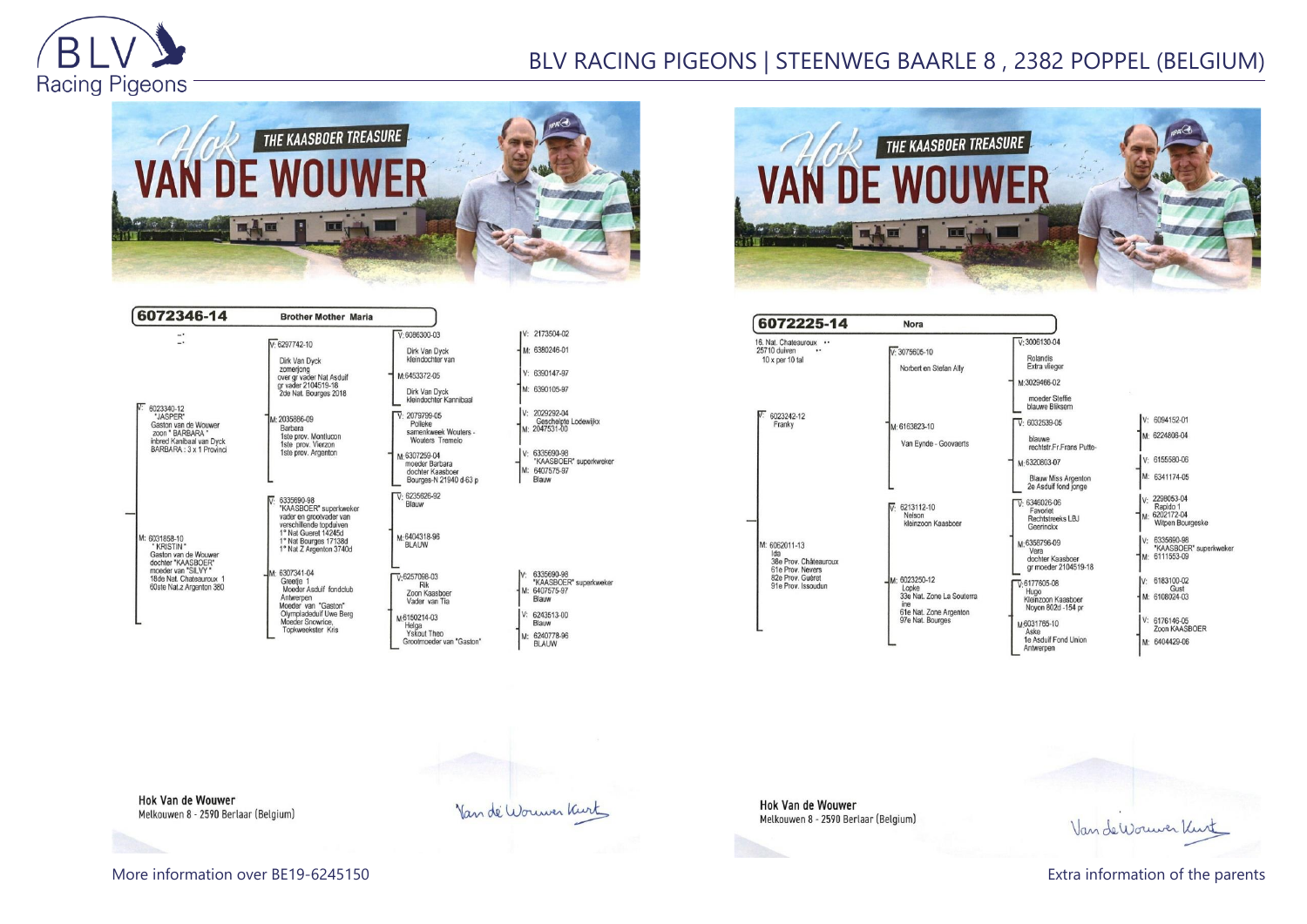

#### More information of 6072346/2014

**Never raced, summer youngster 2014** Full brother to mother of 'Maria' **4. Nat. acebird great middle dist. KBDB 2018 1. Nat. Chateauroux - 2,858 birds 2018 1. Chevrainvilliers – 154 birds 4. Nat. La Souterraine - 16,613 birds 2016 4. prov. Gueret – 529 birds / 21. Nat. Zone 1,478 birds 2018 163. Nat. Gueret - 5,331 birds 7. prov. Vierzon - 1,889 birds 2017 13. Nat. Zone / 51. Nat. Chateauroux - 18,799 birds 2018 14. Nat. Zone / 42. Nat. Chateauroux - 14,955 birds 2017 15. Nat. Zone / 120. Nat. Bourges - 5,831 birds 2018 30. Nat. Zone / 117. Nat. Argenton - 11,823 birds 2018 91. Nat. Zone / 338. Nat. Bourges – 28,078 birds 2016 24. prov. Gien – 979 birds 2016 459. Nat. Chateauroux – 14,762 birds 2016 2. Noyon – 315 birds 2017 -** Mother of 'Diamond Kim' 032/20 **6. Belgian youngster PIPA ranking 4 National races - FATHER IS 'JASPER', SUPER CLASS SON OF 'BARBARA'** Full brother to 'Selleke', g.father of 'New Kim' **1. Nat. acebird great middle dist. KBDB 2018 2. Nat. Chateauroux - 17,281 birds 2018 12. Nat. Argenton - 16,496 birds 2018 4. Nat. Zone Argenton – 4,990 birds 21. Nat. Chateauroux - 12,855 birds 2018 52. prov. Blois - 2,923 birds 2018 95. Melun – 973 birds 165. prov. Le Mans - 1,315 birds 2018 -** G.mother of 'Diamond Kim' 032/20 **6. Belgian youngster PIPA ranking 4 National races 21. Nat. acebird great middle dist. KBDB 2020 14. Nat. Argenton - 23,286 birds 2020 35. Nat. Chateauroux - 20,789 birds 2020 617. Nat. Bourges – 28,551 birds 2020**

#### More information of 6072225/2014

Winner of

**16. Nat. Chateauroux - 25,710 birds 2015 169. Nat. Zone Gueret - 5,821 birds 2015 514. Nat. Gueret – 16,262 birds 2015 68. prov. Vierzon - 1,576 birds 2015 101. prov. Argenton - 1,326 birds 2016 618. Nat. Argenton – 13,629 birds 2016 164. Nat. Zone La Souterraine - 2,053 birds 2016 583. Nat. La Souterraine – 7,631 birds 2016 173. prov. Gueret - 2,706 birds 2014 364. Nat. Zone Bourges – 3,743 birds 2015 809. Nat. La Souterraine – 18,588 birds 2014 34. Noyon – 896 birds 47. Noyon – 563 birds 97. Noyon – 1,316 birds** Mother of BE18-6063772 **10. Melun – 1,813 birds 26. Noyon – 409 birds 2018 42. Melun – 1,277 birds 69. Gien – 1,505 birds - FATHER IS 'FRANKY', CROSS OF NORBERT ALLY X VAN EYNDE GOOVAERTS** Half brother to father of 'Noor' 320/12 **1. s-Nat. Vierzon - 10,480 birds 2014 / fastest against 15,359 birds 7. Nat. Zone Bourges - 3,493 birds 2013 / 17. Nat. 13,588 birds 45. Nat. Zone Argenton - 4,007 birds 2013 / 117. Nat. 22,463 birds 61. Nat. Zone / 146. Nat. Guéret - 2,656 birds 2013 195. Nat. Zone La Souterraine - 2,246 birds 2013 479. Nat. Nevers - 2,918 birds 2013 708. Nat. Montlucon - 21,827 birds 2013 4. Dourdan – 1,228 birds 2012** Bred from h.brother to **- 'De Gueret' 258/07 1. prov. Gueret – 2,069 birds / 7. Nat. 12,558 birds**

**- '108/07'**